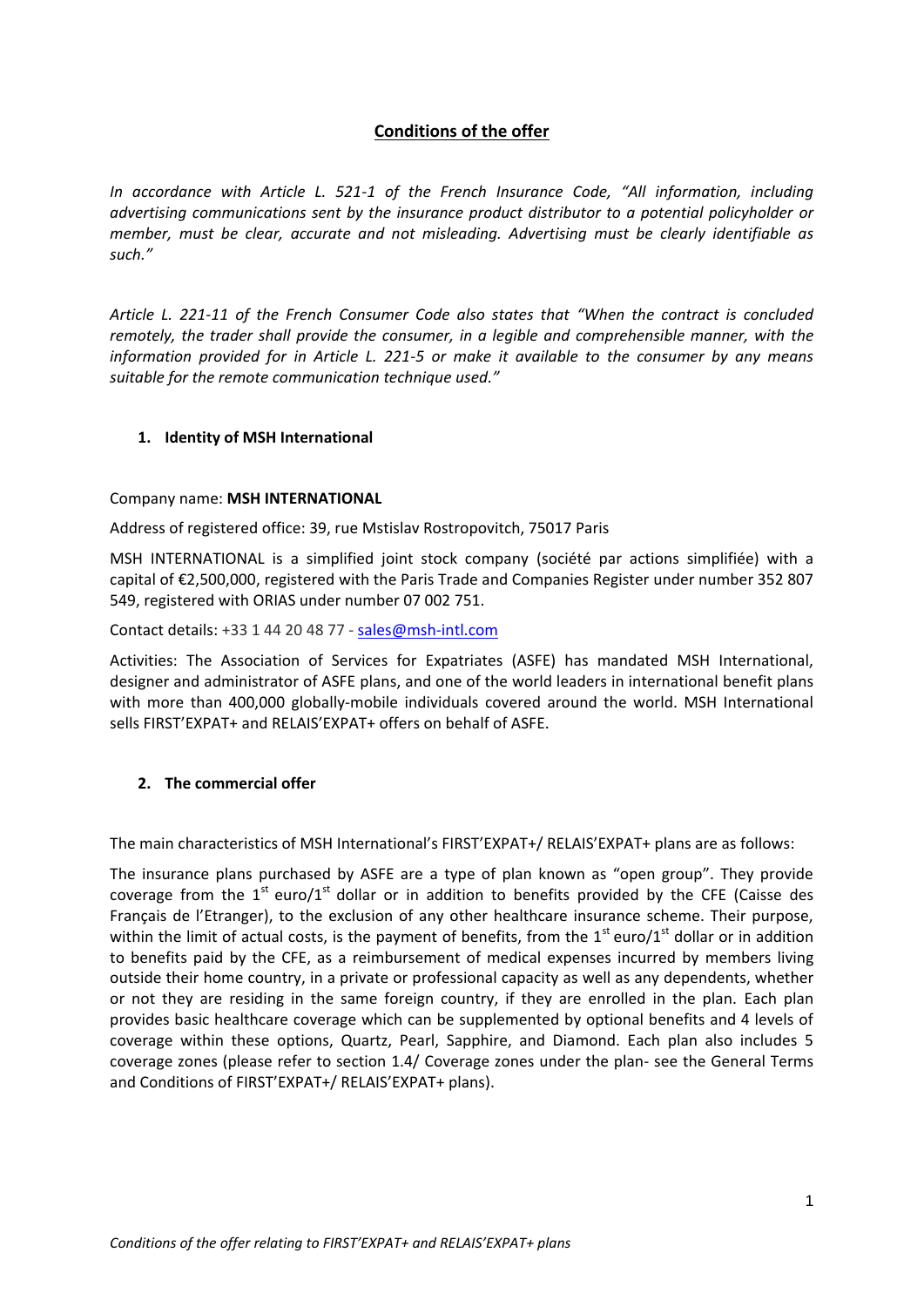The plan provides:

a range of BASIC BENEFITS (commercialized as 'HEALTH') covering costs related to hospitalization, routine healthcare on an outpatient basis, preventive and alternative medicine, pharmacy items, equipment and medical prostheses,

two OPTIONAL BENEFITS available in addition to the BASIC BENEFITS (HEALTH), chosen by each member, covering the following costs:

- o LEVEL 1 OPTIONAL BENEFITS (commercialized as 'HEALTH+'): Vision and Dental
- o LEVEL 2 OPTIONAL BENEFITS (commercialized as 'HEALTH+CHILD'): Maternity.

Important: Level 2 optional benefits can only be selected if Level 1 optional benefits have themselves been selected.

The purpose of the commercial promotion offer proposed by MSH International is to accelerate sales for individuals by offering an Amazon.fr gift voucher (website only available in French) worth €50 to the first 200 FIRST'EXPAT+ or RELAIS'EXPAT+ plans taken out before 31/12/2021.

## **3. The beneficiaries of the offer**

Any person who has taken out a FIRST'EXPAT+/RELAIS'EXPAT+ health insurance plan with MSH International between the start date of the commercial action (04/11/2021) and the end date (31/12/2021) and who complies with the conditions of membership of said plans, within the limit of the first 200 plans purchased.

# **4. Duration of the offer**

The first 200 policyholders of FIRST'EXPAT+ or RELAIS'EXPAT+ plans from 04/11/2021 until 31 December 2021 will benefit from an Amazon.fr gift voucher (website only available in French) with a value of €50.

The commercial offer has a term of 58 days and is intended for the first 200 policyholders of one of the aforementioned plans (see point 2 of this document).

FIRST'EXPAT+/ RELAIS'EXPAT+ plans take effect on the date defined at the time of enrollment.

#### **5. Terms and conditions**

MSHI complies with the rules relating to remote selling, in accordance with Articles L. 221-1, L. 221-5 and L. 111-1 of the French Consumer Code.

Information relating to the commercial offer is communicated prior to the signature of the contract, or at the time the policyholder submits the enrollment form. The insured member is reminded of this information when the membership is validated.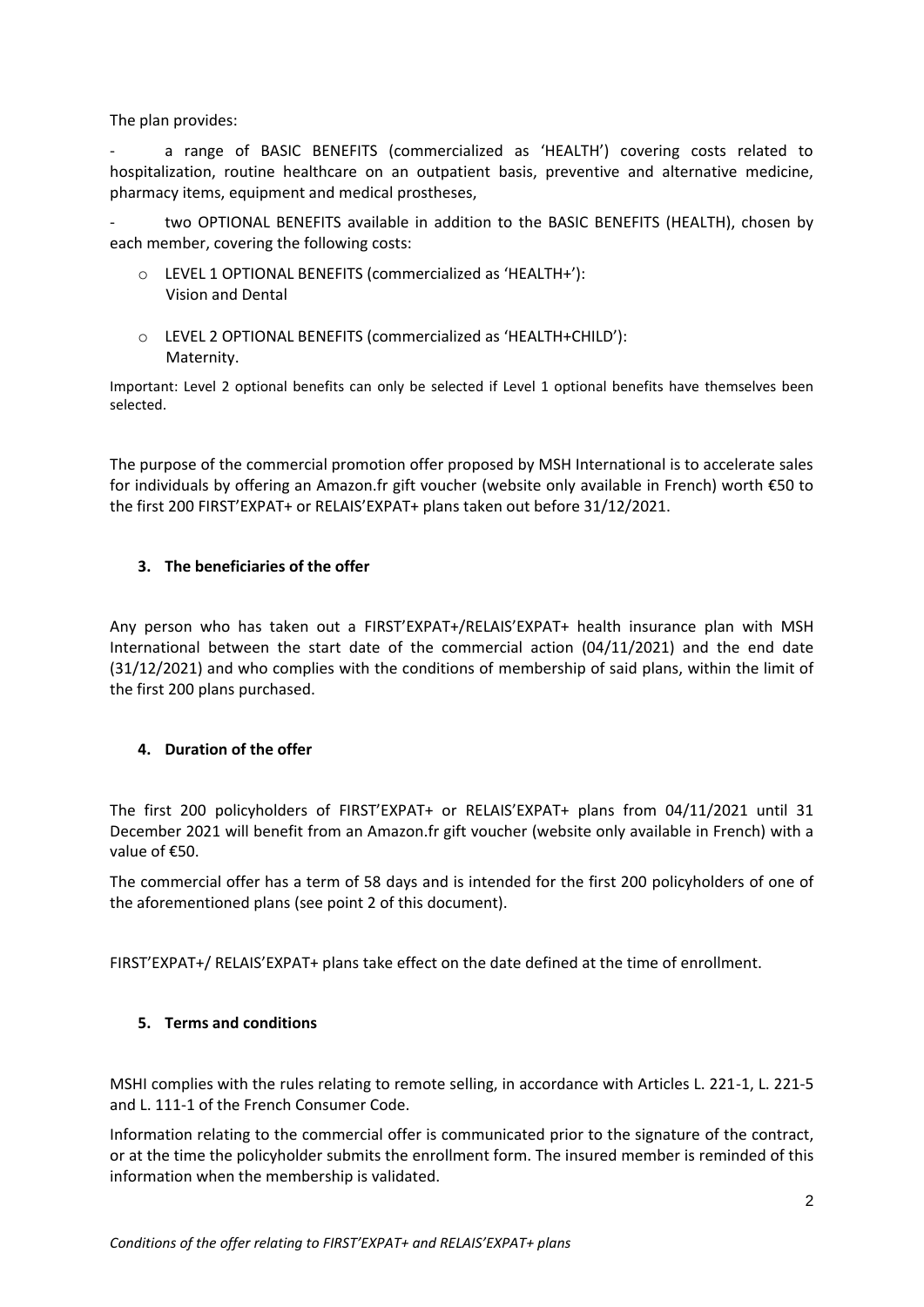The information shall be provided to the consumer, on a durable medium, within a reasonable period of time after the end of the contract cancellation period.

The communication channels used for the distribution of the offer are as follows:

- MSH International website: www.msh-intl.com
- MSH International Facebook and Instagram account:
	- o [www.facebook.com/MSHInternational/](http://www.facebook.com/MSHInternational/)
	- o [www.instagram.com/msh\\_international/](http://www.instagram.com/msh_international/)
- ASFE website: www.asfe-expat.com
- Paid Google Ads

Information on the costs of employing the remote communication technology used will be provided on request.

#### **6. The price**

The commercial offer is an Amazon.fr gift voucher (website only available in French) with a value of €50 including taxes.

The premiums relating to FIRST'EXPAT+/ RELAIS'EXPAT+ plans are defined in your plan (see methods for calculating premiums in the document of the General Terms and Conditions of FIRST'EXPAT+/ RELAIS'EXPAT+ plans, Chapter 5. /GENERAL OPERATING PROCEDURES).

#### **7. Contractual terms and conditions**

Contractual terms of the FIRST'EXPAT+/ RELAIS'EXPAT+ plans of MSH International:

#### o Procedure for termination:

Membership and benefits cease for each member and their dependents:

- on the date of termination of the plan. In this case, the insurer will offer the member a plan which provides continued coverage on an individual basis subject to payment of the premium specified by the insurer;
- if the member no longer has membership of the contracting association, the association must inform the administrator (MSH International) of this within a period of one month. This request may be made at any time but at the earliest after 6 months of membership of the plan;
- in the event of non-payment of the premiums: if the premium corresponding to the membership is no longer being paid;
- during the course of the year: as soon as the insured member does no longer qualify for membership of the plan, for example in the event of a return to the home country, enrollment by the employer in a similar plan or the French or local social security; termination of membership will take effect on the  $1<sup>st</sup>$  or  $15<sup>th</sup>$  of the month following the date